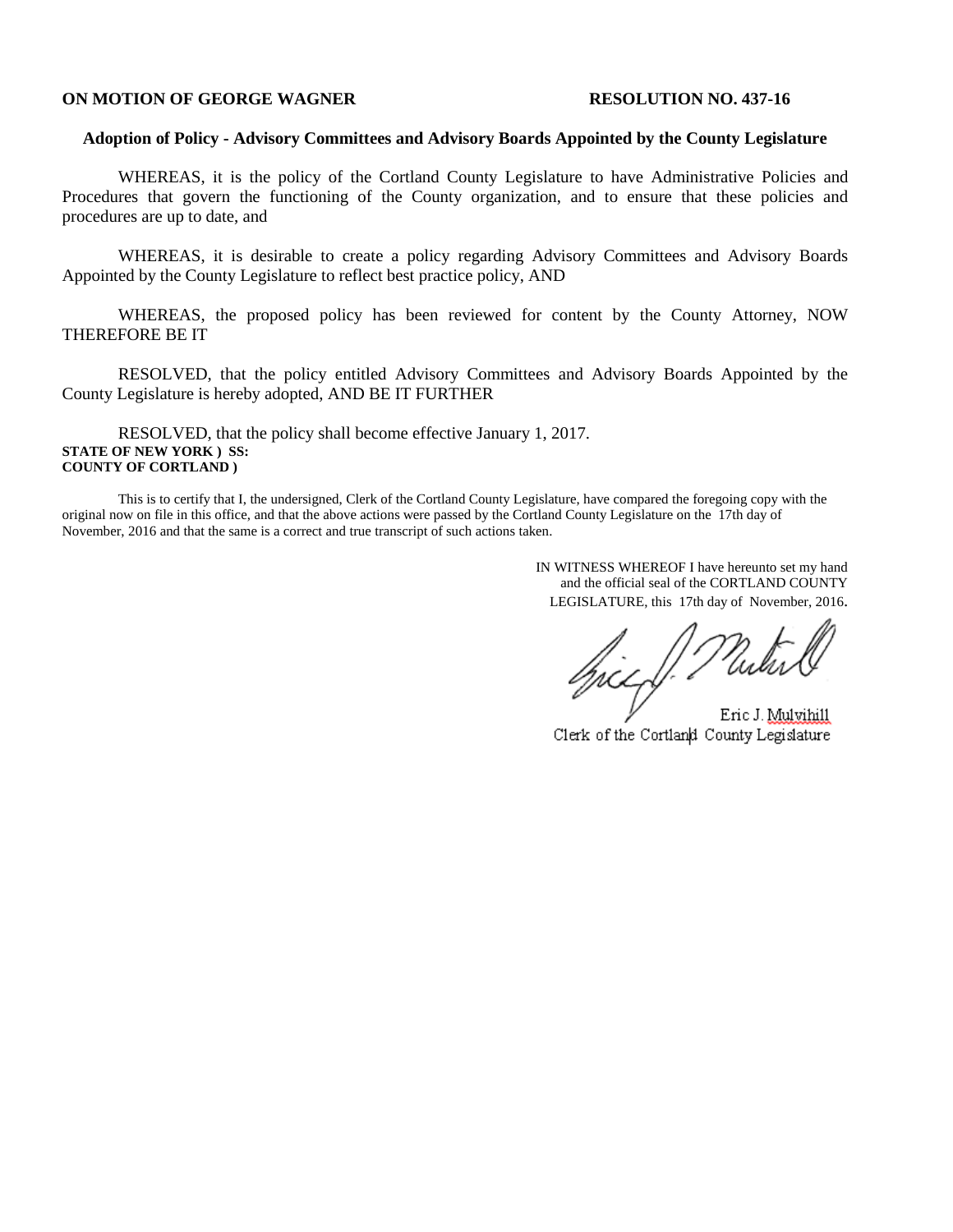# **ADVISORY COMMITTEES AND ADVISORY BOARDS APPOINTED BY THE COUNTY LEGISLATURE**

| Objective:                                                      | To provide procedures for recruitment and appointment<br>to advisory boards and advisory committees of the<br>Cortland County Legislature, and to boards and<br>committees for which there is designated representation<br>from the Cortland County Legislature, whether such<br>appointments are made by the full Legislature or by the<br>Chair.                                                       | <b>Policy/Procedure</b><br>Number: |                                              |
|-----------------------------------------------------------------|----------------------------------------------------------------------------------------------------------------------------------------------------------------------------------------------------------------------------------------------------------------------------------------------------------------------------------------------------------------------------------------------------------|------------------------------------|----------------------------------------------|
| Reference:<br>(All Applicable Federal,<br>State and Local Laws) | Rules of the Cortland County Legislature; Code of<br>Ethics; Public Officers Law, Official Oaths; Compliance;<br>Public Officers Law, Section 30                                                                                                                                                                                                                                                         | <b>Effective Date:</b>             |                                              |
|                                                                 |                                                                                                                                                                                                                                                                                                                                                                                                          | Responsible<br>Department:         | Office of the<br>Clerk of the<br>Legislature |
| <b>Legislative Policy</b><br>Statement:                         | The Legislature shall appoint individuals to County-<br>created advisory boards and advisory committees, and<br>to boards and committees for which there is designated<br>representation from the Cortland County Legislature.                                                                                                                                                                           | <b>Modified Date (s):</b>          |                                              |
|                                                                 | Advisory boards may be created as permanent (by<br>County Charter or resolution), as standing advisory<br>boards or committees, or as temporary committees.                                                                                                                                                                                                                                              | <b>Resolution No.:</b>             |                                              |
|                                                                 | Cortland County government is committed to a diverse<br>and fully inclusive work environment and promotes the<br>benefits of diversity in all business activities, including<br>the composition of advisory boards and committees.                                                                                                                                                                       |                                    |                                              |
|                                                                 | Volunteer advisory boards ensure engagement, provide<br>judicious guidance, and aid the process of effective,<br>responsible, and transparent government.                                                                                                                                                                                                                                                |                                    |                                              |
| General<br>Information:                                         | Advisory boards bring together unique expertise and<br>views that might not otherwise be represented.<br>Activities assigned to these groups include, but arenot<br>limited to, the following:                                                                                                                                                                                                           | <b>Next Scheduled</b><br>Review:   |                                              |
|                                                                 | Provide assistance to the legislature when<br>formulating public policy;<br>Provide assistance with background work on<br>$\bullet$<br>technical or politically sensitive issues;<br>Help to build public consensus on controversial<br>$\bullet$<br>issues; or<br>Provide a more thorough review of complex and<br>$\bullet$<br>significant or unique technical expertise to better<br>inform an issue. |                                    |                                              |
|                                                                 | It is important to periodically review whether an advisory<br>board is effective and is stillneeded.                                                                                                                                                                                                                                                                                                     |                                    |                                              |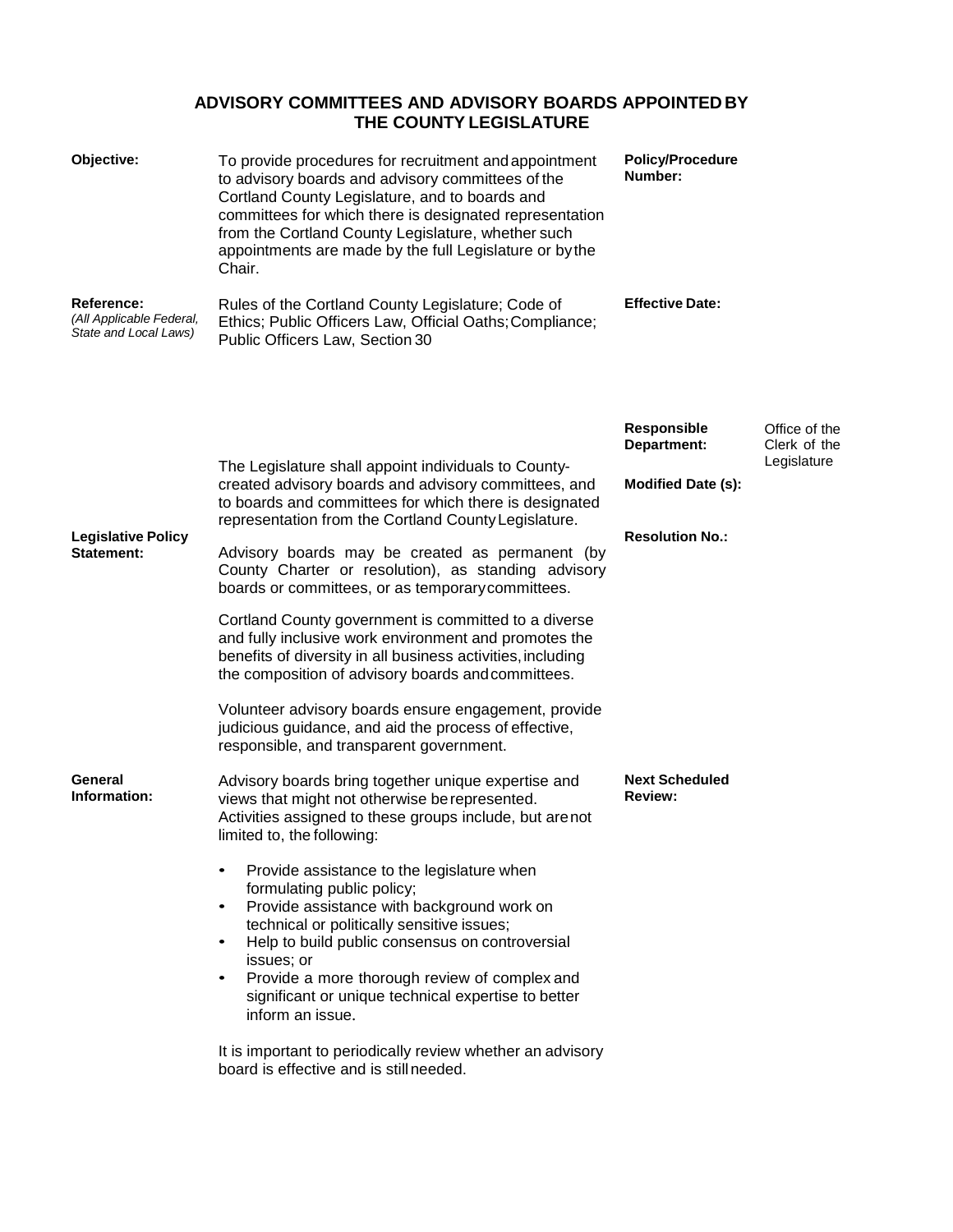**I. Definitions: Advisory Board**—Any board, committee, commission, task force, expert panel, orother similar group, or any subcommittee or other subgroup that is established and appointed by the Legislature or its Chair to research, investigate, offer expert advice, take action on, report on, or forward well-developed, thoughtful recommendations on some matter.

> **Exclusion Screening**—An inspection process for minimizing risk in hiring individuals, contracting with business entities, or appointing advisory board members that have been involved in adverse governmental actions related to fraud, patient abuse, licensingboard sanctions, license revocation/suspension/surrender, or who have been excluded from federal healthcare programs.

#### **II. Policy: A. Appointments**

The Office of the Clerk of the Legislature shall process all appointments and maintain a record of appointments of individuals by the County Legislature to advisory boards or to boards for which there is designated representation from Cortland County.

#### **B. Vacancies and Resignations**

When any member of a board, commission, committee, agency, or authority, holding office by appointment of the County Legislature or the Chair of the County Legislature fails toattend three consecutive regular meetings of such board, commission, committee, agency, or authority, unless such absence is for good cause and is excused by the chairman or other presiding officer thereof, or in the case of such chairman or other presiding officer, by the Chair of the Legislature, the office may be deemed vacant by action of the appointing authority for the purposes of the nomination and appointment of a successor.

A copy of all resignation letters shall be forwarded to the Office of the Clerk of theLegislature. If a resignation is received verbally or if a seat becomes vacant through the process described above the Office of the Clerk shall be notified in writing of the vacancy.

The Office of the Clerk of the Legislature shall keep a calendar of expiration dates and a list of vacancies for all advisory boards or positions appointed by the Cortland County Legislature. The Office of the Clerk of the Legislature shall also maintain a file of names of persons interested in serving on advisory boards.

#### **C. Residency Requirement**

All advisory board members must be United States citizens and must be residents of Cortland County, except where State or Federal law provides otherwise or where the County Legislature approves advisory board bylaws providing that one or more seats on the advisory board will be filled by the holder of a particular office or position.

#### **D. Application of County Compliance Policy and County Code of Ethics**

It is the policy of Cortland County to comply with all applicable federal, state, and local laws and regulations and payor requirements. It is also the County's policy to adhere to its formal County Compliance Program and its adopted Code of Ethics. Every County officer,employee, or appointed representative of the County shall be subject to and abide by these policies and standards.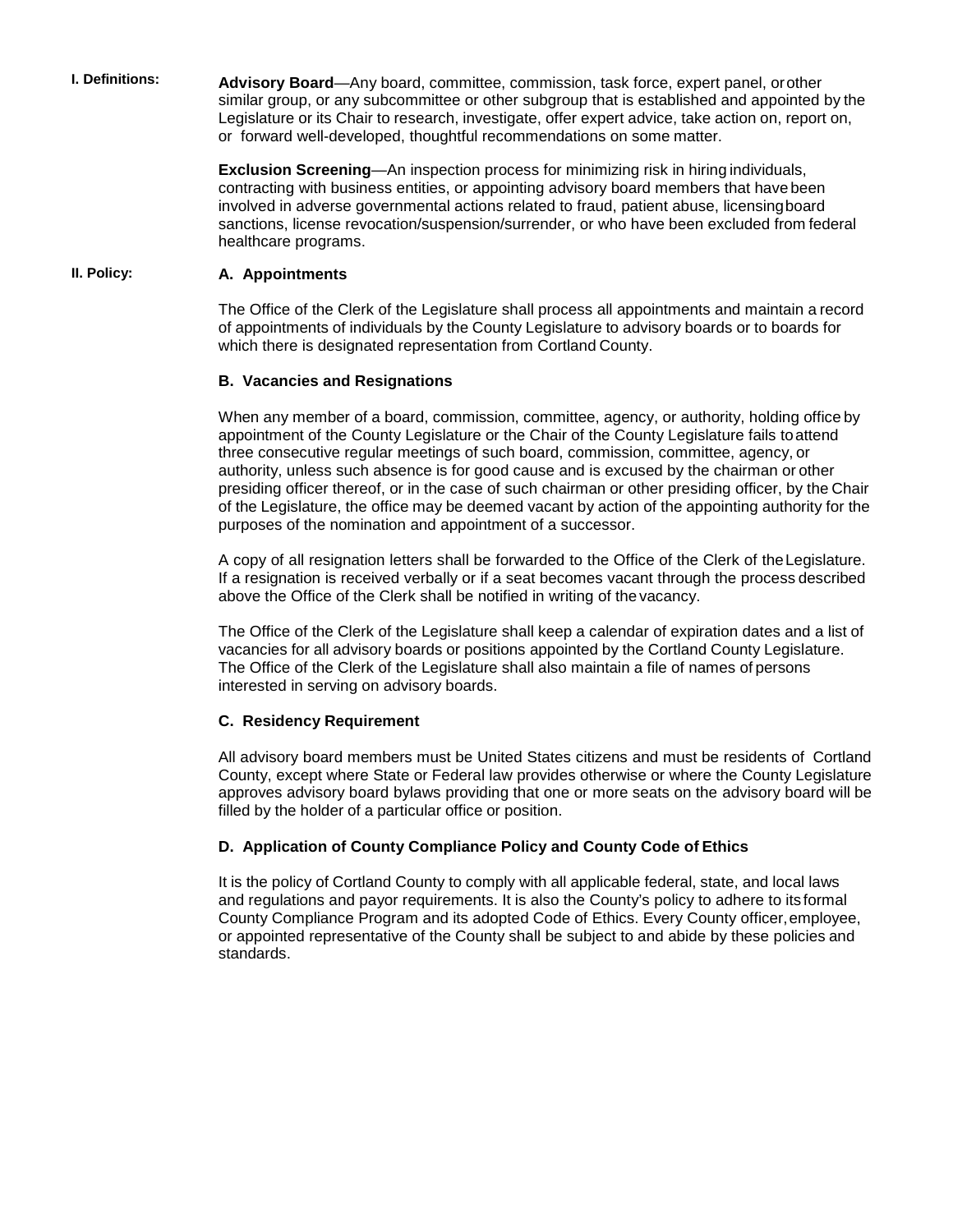#### **III. Procedure: A. Recruitment**

When recruiting for membership, the County attempts to ensure that potential candidates have the specific skills and experiences needed to meet the required responsibilities and duties of the board. Additionally, the County looks to ensure that there is a well-defined recruitment and nominating process with criteria for outreach and criteria for selection of members thatreflect the demographic diversity of the community.

#### **B. Appointment**

Cortland County residents interested in serving on an advisory board or committee must complete an Advisory Board Application and submit it to the Cortland County LegislatureClerk by e-mail, mail, fax, or by hand. To the extent permitted by law, all application information shall initially be treated as confidential. The names of those persons approved and appointed bythe relative Committee will become public information. It is recommended that consideration of appointments by Standing Committee be addressed in Executive Session as a personnelmatter.

Members of advisory boards are appointed by the Cortland County Legislature or the Chair of the Legislature according to the procedure outlined in the Rules of the Cortland County Legislature. Names of persons interested in serving on an advisory board should be submitted to the Legislative Standing Committee within whose area of responsibility the advisory board would fall (contact the Office of the Clerk of the Legislature for current committee responsibilities). The Office of the Clerk of the Legislature will carry the name(s) through the appointment procedure.

All appointed members of County-affiliated boards must take and file an official oath in the manner prescribed in the Public Officers Law unless the member is already a public officer with a current official oath of office filed with the Cortland County Clerk.

#### *Compensation*

The general practice is that members of voluntary advisory boards and committees do not receive compensation, unless otherwise permitted by law.

## **C. Bylaws**

Some advisory boards have the power as granted by Cortland County Legislature to draft bylaws for approval by the Cortland County Legislature, elect officers from itsmembership (unless otherwise provided by Legislature resolution), and establish committees. Prior to submission to the Committee of the Cortland County Legislature for approval, new or amended bylaws must be submitted to the County Attorney for review. Updated copies of bylaws must be kept on file in the Office of the Clerk of the Cortland County Legislature.

## **D. List of Covered Entities**

The following is a list of advisory boards and committees that are covered by this policy. Additions to or deletions from this list of covered entities shall be by action of the Legislature and shall not constitute nor require a change to the policy itself: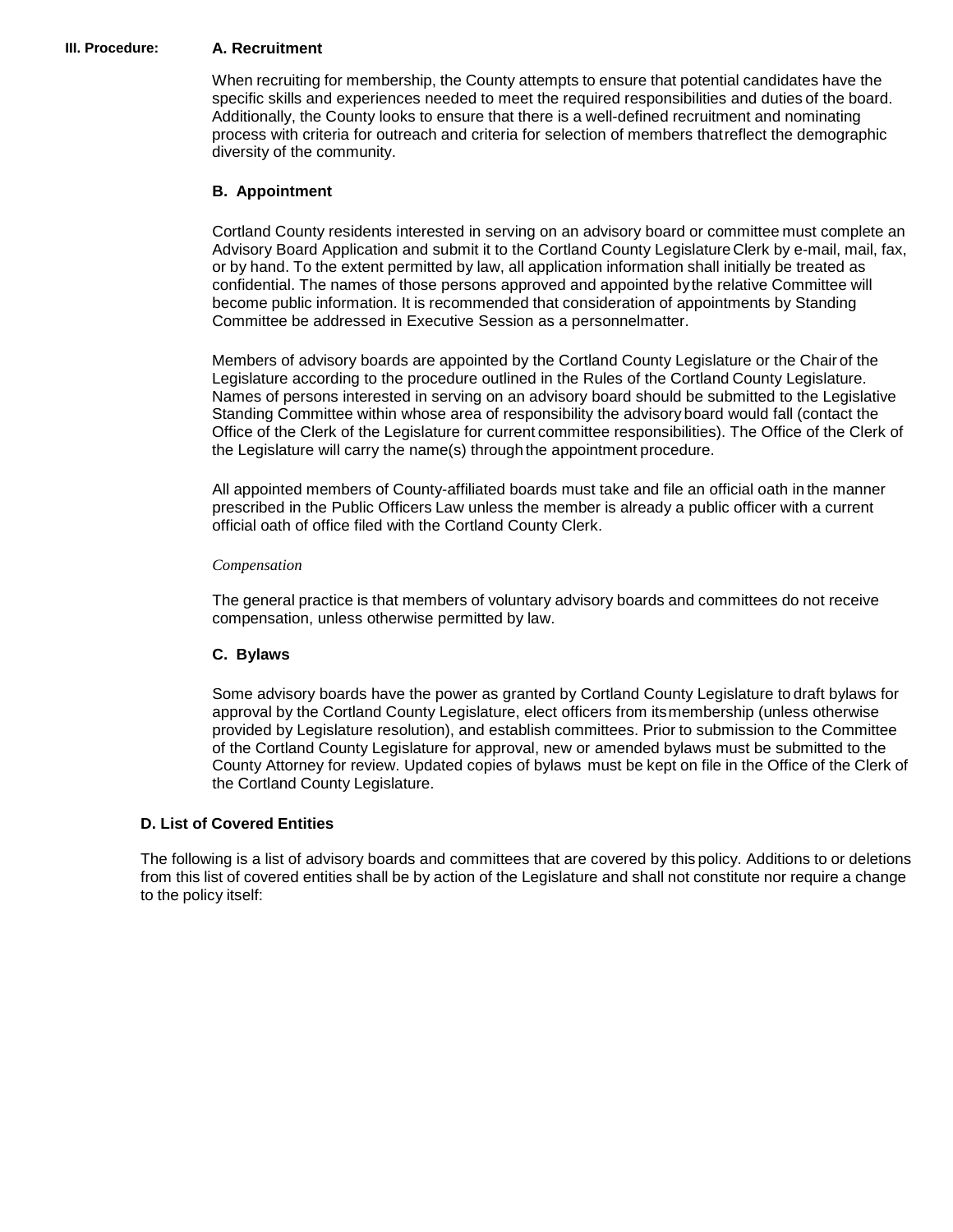# **Advisory Boards**

Agricultural & Farmland Protection Board

Airport Citizen's Advisory Board

Area Agency on Aging Advisory Council

Assigned Counsel Plan Committee

Board of Ethics

Board of Health

Capital District Off-Track Betting Corp.

Central New York Regional Market Authority

Central New York Regional Planning and Development Board

Community Services Board

- Chemical Dependence Subcommittee
- Developmental Disability Subcommittee
- Mental Health Subcommittee

Convention & Visitor's Bureau

Cortland County Coalition for Long Term Care

Cortland County Jury Board

Criminal Justice Advisory Board

Dwyer Memorial Park Citizen's Advisory Committee

Emergency Medical Services Advisory Board

Environmental Improvement Committee

Environmental Health Hearing Officer

Fire Advisory Board

Industrial Development Agency

Louis H. Folmer Supreme Court Law Library

Municipal Electric & Gas Alliance Corporation (MEGA)

Nutrition Program Task Force

Older Americans Act Advisory Council

Open Space Regional Advisory Committee of the NYS DEC, Region 7

Records Management Advisory Board

Region 7 Fish and Wildlife Management Board

Soil and Water Conservation District Board of **Directors** 

Solid Waste Permit Board of Hearing

Southern Tier East Regional Planning Development Board

Syracuse Regional Airport Authority

Tompkins Cortland Community College Board of Trustees

Tourism Marketing Grant Committee

Traffic Safety Board

Transportation Advisory Committee

Workforce Development Board

Youth Board